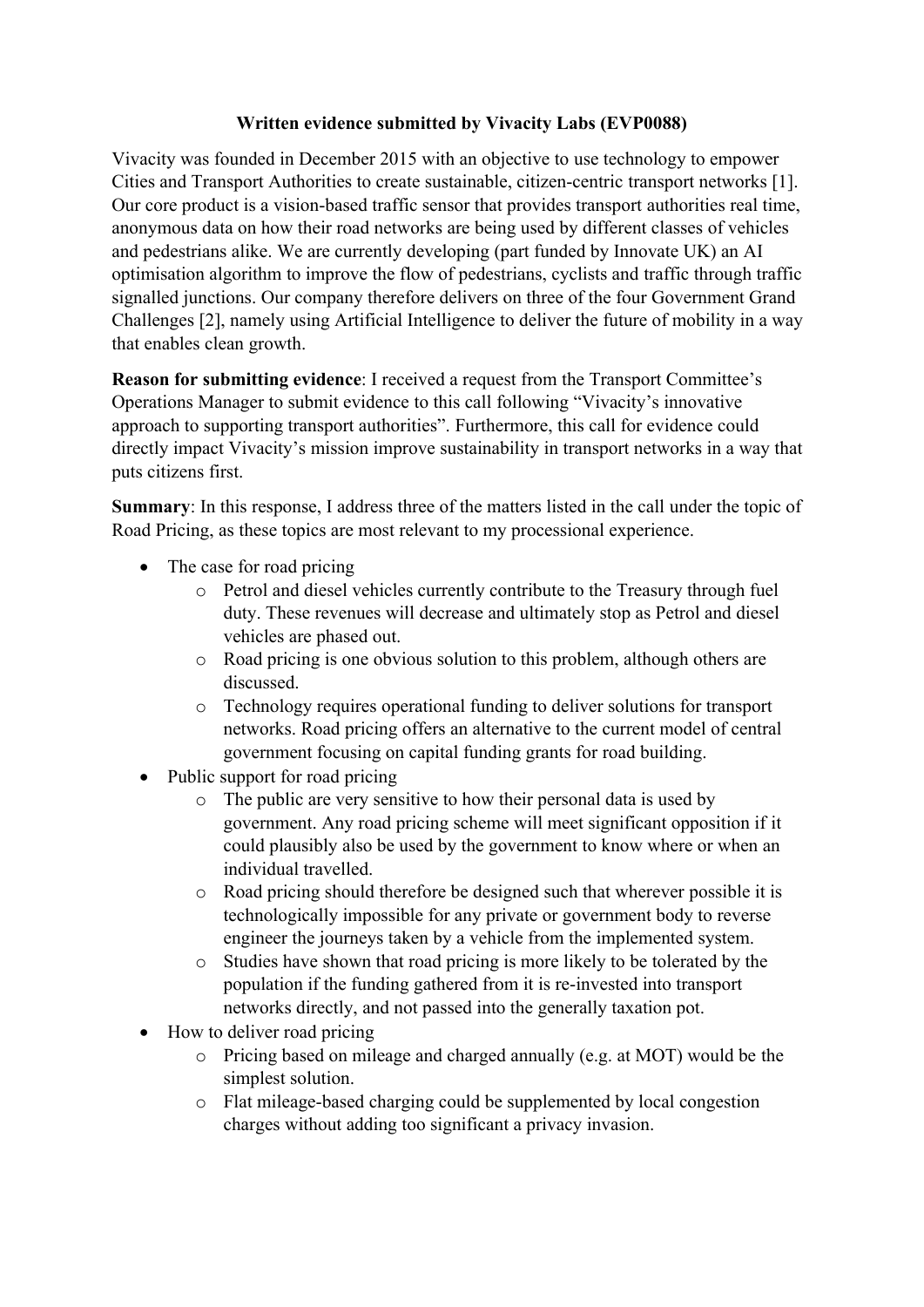o If variable pricing based on road and time of day is a government objective, a technical solution should be found whereby the car calculates its cumulative dues without needing to report its location back to the government.

I have also added a short summary on the Zero Emission Vehicle policy in my capacity as a private individual.

 A cost-effective way to encourage Zero Emission Vehicle adoption and increase charging capacity would be to ensure all local authorities allow on-street charging from cables from the home.

## **The case for introducing some form of road pricing**

Petrol and diesel vehicles currently contribute to the Treasury through fuel duty. These revenues will decrease and ultimately stop as Petrol and diesel vehicles are phased out. In order to encourage the transition to Zero Emission vehicles, it is appropriate that there is currently a difference in the tax rate paid by these vehicles compared to their fossil fuel counterparts. As this transition becomes more successful, however, it will significantly impact this form of revenue generation [3].

Replacing fuel duty with a direct replica on electric car charging is not practical, as while car charging points could be targeted in this way, home charging means that electric vehicle owners will be able to circumvent this tax easily on all but long journeys. Short of taxing all electricity or introducing smart meters into every home which know if the electricity is being used to power the car (as opposed to heating or cooking), this approach simply will not work. The other alternative would be to replace fuel duty revenue through a rise in general taxation. For the remainder of this answer, I will assume that road pricing is the chosen form of taxation; however, this should be a political decision and is not for me to recommend.

Road pricing offers an opportunity to fix the current funding model for roads funding, if the revenue the road pricing generates is directed towards the operating cost of the roads based on usage.

Central government currently focuses its support of local road networks by offering capital grants, rather than annual payments towards operation and maintenance. This leads to suboptimal design decisions being made, as the local authority is not heavily incentivised to manage the capital cost, but instead is overly incentivised to remove operational cost. This can lead to sub-optimal design decisions being made with a higher full life cost, if this cost is shifted from operation to capital. This type of funding model is also inherently higher risk, as costs are sunk up-front into a system, making it harder to change course later if demand or technology supply change.

If tax revenue (for example from Road Pricing) were assigned to roads based on their usership, this would instead incentivise roads to be efficient, safe and pleasant to use.

Modern technology systems in the private sector are typically priced using recurring revenue business models (for example Software as a Service – SaaS). This approach supports the technology business to continuously invest in iterating and improving their technology, with a need to always maintain a competitive edge. The pace of technological development requires this approach, as ever-reducing computing costs/increasing computing power (Moore's Law), improving algorithmic approaches from academia, and emerging security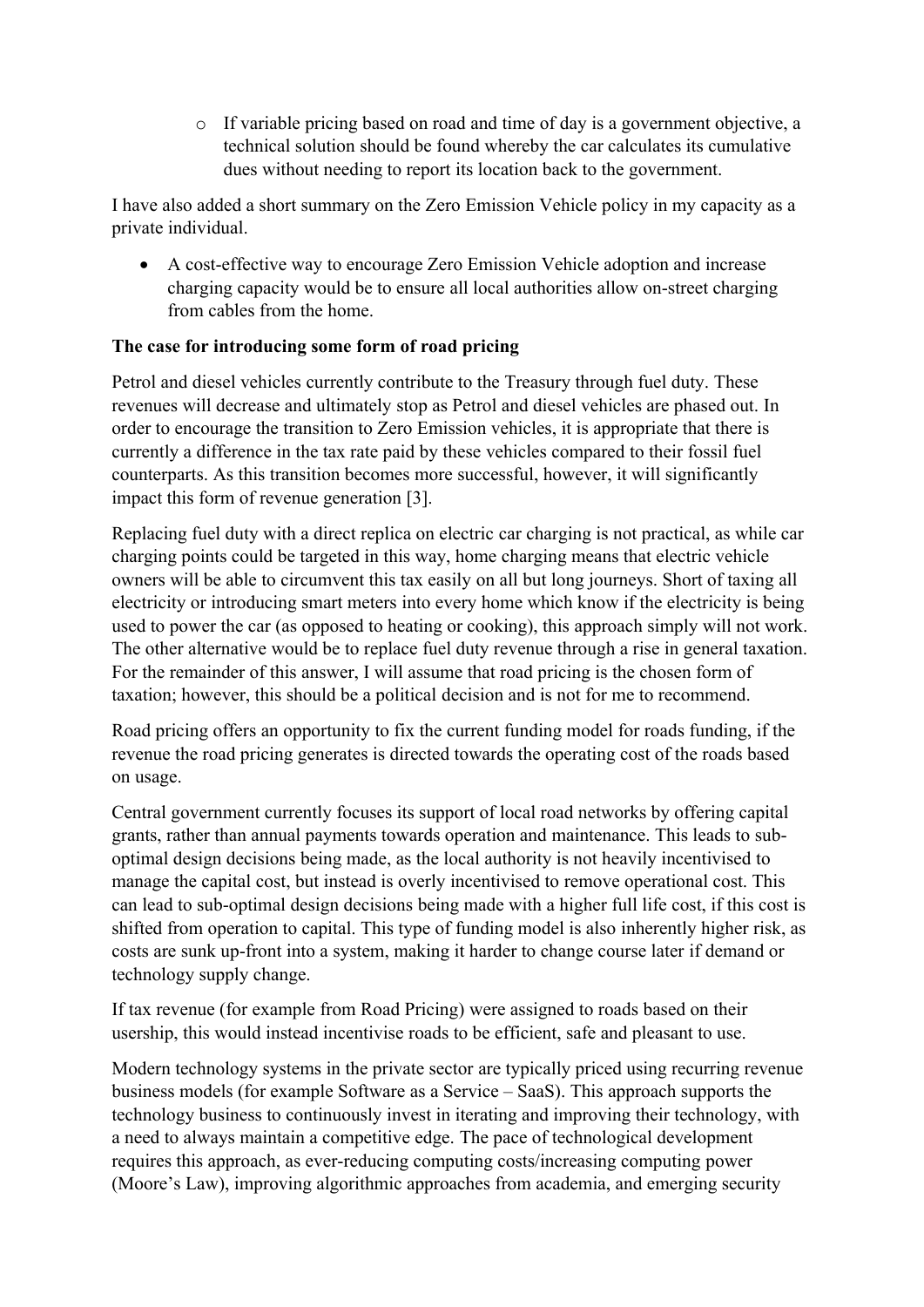threats mean that a software-based solution will be out of date within a year of being "finished" unless a subscription fee based funding model ensures its continued iteration and improvement.

The current capital-heavy approach towards road infrastructure therefore guarantees that road technology will always be out of date. Only by switching to an operational funding model will this structural problem be fixed. Road pricing, where the revenue is dedicated to the operation and maintenance of the road, offers the solution to this problem.

A revenue-based funding model will also support the development of technological solutions that can make roads more efficient – which in turn will save the Government significant expenditure that would otherwise be required to build new roads. The goal of using technology to increase existing road capacity rather than building new roads is the premise behind Vivacity's Smart Junctions research [4], where we have shown that the use of AI to control traffic signals can improve junction throughput by between 10% - 40% (further benchmarking still underway) compared to the current state of the art adaptive control algorithms. The deployment and maintenance of such an AI powered algorithm does not require significant capital to deploy but does require ongoing revenue. If a portion of road pricing revenue is returned to invest into the roads most heavily used, a commercial model which incentivises the technology to maximise throughput would become viable, helping to create the market incentives required to drive this type of technology innovation and development.

# **The level of public support for road pricing and how the views of the public need to be considered in the development of any road pricing scheme**

The public are very sensitive to how their personal data is used by government. Vivacity experienced this sensitivity first hand recently. Despite our commitment to only ever producing anonymous data [5], and not to provide any enforcement solutions, our product to measure Social Distancing from video-based sensors during Covid-19 to measure behavioural change and support government decision making received significant negative media attention on the mere assumption that the system might be related to (or a slippery slope towards) "Big Brother" surveillance. This experience has taught us that even if a system is designed so that it is not possible to gather any personal data from it, the public's lack of trust in government to use their data appropriately drives conspiracy theorists to assume the worst.

In order to maintain public support for any technological solution, it is therefore imperative to not just engineer a solution that cannot be used to track individuals, but also to educate the public specifically on why it cannot be mis-used, and how introducing the system will specifically benefit them as citizens.

Road pricing should therefore be designed such that wherever possible it is technologically impossible for any private or government body to reverse engineer the position of a vehicle form the implemented system. Furthermore, if possible, the reasons it is technologically impossible for the data to be mis-used should be obvious to the public. Options are presented in the next section.

Studies have shown that road pricing is more likely to be tolerated by the population if the funding gathered from it is re-invested into transport networks directly, and not passed into the general taxation pot [6]. This reinforces the message in the section above that road pricing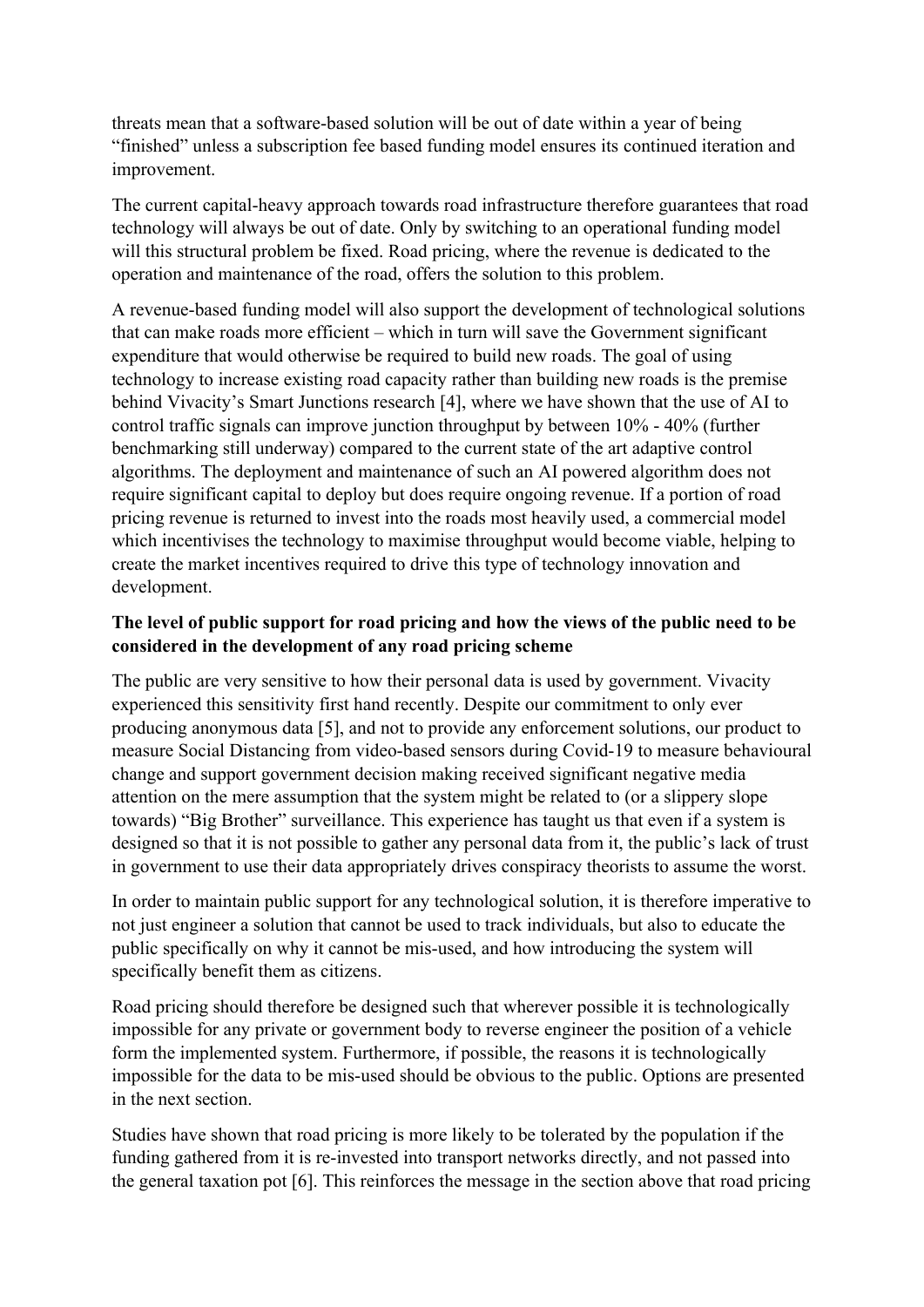should be used to fund the operation and maintenance of transport networks. If the money is invested in technological solutions that deliver a measurable reduction in journey times, this can be used as part of the sell to the public that the new road pricing system is in their personal benefit.

## **Which particular road pricing or pay-as-you-drive schemes would be most appropriate for the UK context and the practicalities of implementing such schemes**

If a mileage-based road pricing scheme is adopted, where every mile, whether driven in central London, on a Motorway or on a rural lane is "worth" the same, by far in a way the simplest, and least privacy invasive method of collecting this revenue would be to add it onto annual MOT bills based on the change in mileage since the previous MOT. This solution guarantees that the data gathered simply cannot be used to track an individual. It is also obvious to the population that this method could not be used to track them, removing any risk over misunderstanding of the technology.

If the road pricing revenue is then to be distributed to roads based on their usage level, road side sensors can easily be deployed that measure demand by vehicle type, without needing to measure which specific vehicle is passing.

If pricing is to be varied based on road type or time of day, this presents a greater technical challenge.

One approach would be to supplement annual mileage-based charges with localised charges such as TfL's Congestion Charge, which use ANPR to detect vehicles entering the zone. While this system is privacy invasive to some degree (the system knows which cameras a car has passed within the central London zone), it has generally been accepted by the public as it does not track the vehicle all the way from origin to destination, and it is broadly possible to avoid driving in the congestion charge zone for most purposes.

Such congestion charging systems could be designed to further protect citizen data – for example if an encrypted list of every number plate that had either already been seen that day, or which had pre-paid for entry were sent to each camera, the camera could then be instructed at the edge to ignore that plate for the remainder of the day, thereby ensuring that only one data point on each vehicle ever exists, and removing the possibility of tracking. Such innovations could be explored, however whether the less trusting in society would believe the strategy had been implemented remains to be seen.

If the goal is to provide variable pricing on every road, and not just in key areas, the most cost-effective approach would switch from deploying road side technology (e.g. ANPR) to relying on a black-box style recorder. For this approach to be protective of the personal data of the driver, it would need to calculate its fee on the car, and only transmit the sum due, rather than taking the approach of broadcasting each trip taken and relying on a central server to calculate the sum due.

To enforce the use of such devices, they could broadcast a cryptographic signal which confirmed authenticity of the fee-measurement system at check points, without needing to broadcast who the vehicle was. Any vehicle that was not broadcasting the right signal could then have its numberplate read at the checkpoints to issue a fine. This way the system does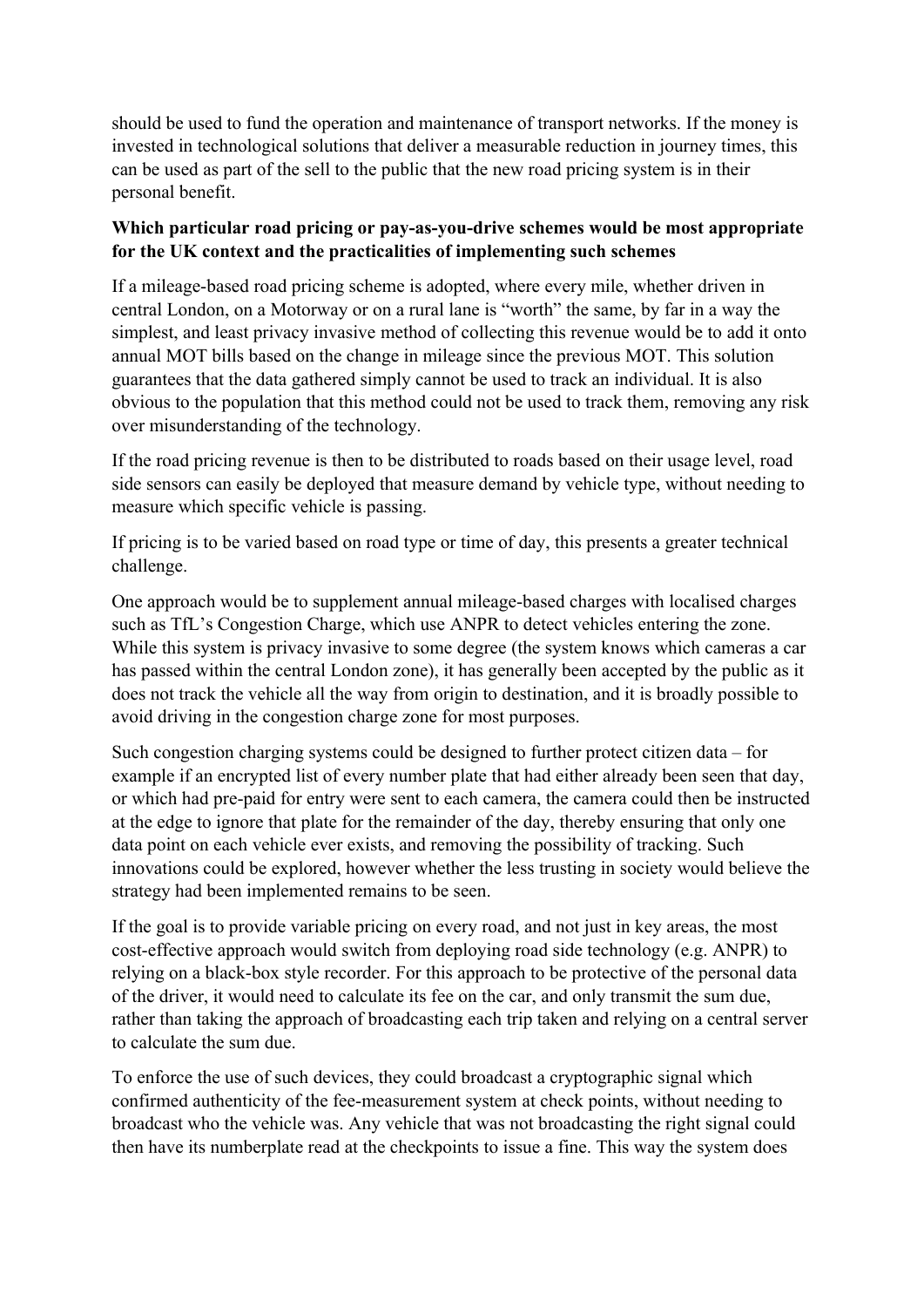not know where law abiding citizens are traveling (and indeed would only pick up the illegal vehicles at checkpoints).

I would strongly recommend against any system which recorded or shared the exact trip that a vehicle takes, as this will not be tolerated by the public.

## **The actions required by Government and private operators to encourage greater uptake of electric vehicles and the infrastructure required to support them**

This final answer is written in a personal capacity, rather than as a recommendation from Vivacity Labs. I have made this observation as an electric car driver myself.

A big barrier to a large portion of the population to adopting electric vehicles is the inability to charge at home if your home only has on-street parking. Not being able to charge at home means that you cannot benefit from low-cost electricity overnight, and cannot benefit from having a full charge on your vehicle every morning.

Lamp-post charging solutions, where the user gets billed at their home electricity rate are a possible solution, however there are simply not sufficient lamp columns on residential streets for this to be the final solution.

I would recommend that Local Authorities are given guidance on how to safely encourage running cables from homes to the street.

There is different guidance on this from different authorities, adding to buyer confusion. A very clear set of advice is offered by Hampshire County Council [7], which could be used as a template for others, although I would suggest updating the recommendation on cable guards to something more wheelchair friendly [8]. Such advice proves that this can be done safely.

In a different authority area, when I sought the equivalent local advice, I was told that we could not run a cable from our house to the car under any circumstance, no mater how safe the solution proposed was. The latter here should not be tolerated by central government. Quick action by government to ensure every authority to allow on-street charging will help accelerate the adoption of zero emission vehicles at virtually no cost.

#### February 2021

#### **References**

- 1. <https://vivacitylabs.com/>
- 2. [https://www.gov.uk/government/publications/industrial-strategy-the-grand](https://www.gov.uk/government/publications/industrial-strategy-the-grand-challenges/industrial-strategy-the-grand-challenges)[challenges/industrial-strategy-the-grand-challenges](https://www.gov.uk/government/publications/industrial-strategy-the-grand-challenges/industrial-strategy-the-grand-challenges)
- 3. <https://www.ifs.org.uk/publications/14407>
- 4. [https://vivacitylabs.com/greater-manchester-chooses-vivacity-labs-to-deploy-ai](https://vivacitylabs.com/greater-manchester-chooses-vivacity-labs-to-deploy-ai-controlled-road-junctions-to-optimise-traffic-networks/)[controlled-road-junctions-to-optimise-traffic-networks/](https://vivacitylabs.com/greater-manchester-chooses-vivacity-labs-to-deploy-ai-controlled-road-junctions-to-optimise-traffic-networks/)
- 5. <https://vivacitylabs.com/technology/privacy-security/>
- 6. [https://www.ipsos.com/ipsos-mori/en-uk/public-support-charging-motorists-use](https://www.ipsos.com/ipsos-mori/en-uk/public-support-charging-motorists-use-roads-want-it-be-done-right-reasons)[roads-want-it-be-done-right-reasons](https://www.ipsos.com/ipsos-mori/en-uk/public-support-charging-motorists-use-roads-want-it-be-done-right-reasons)